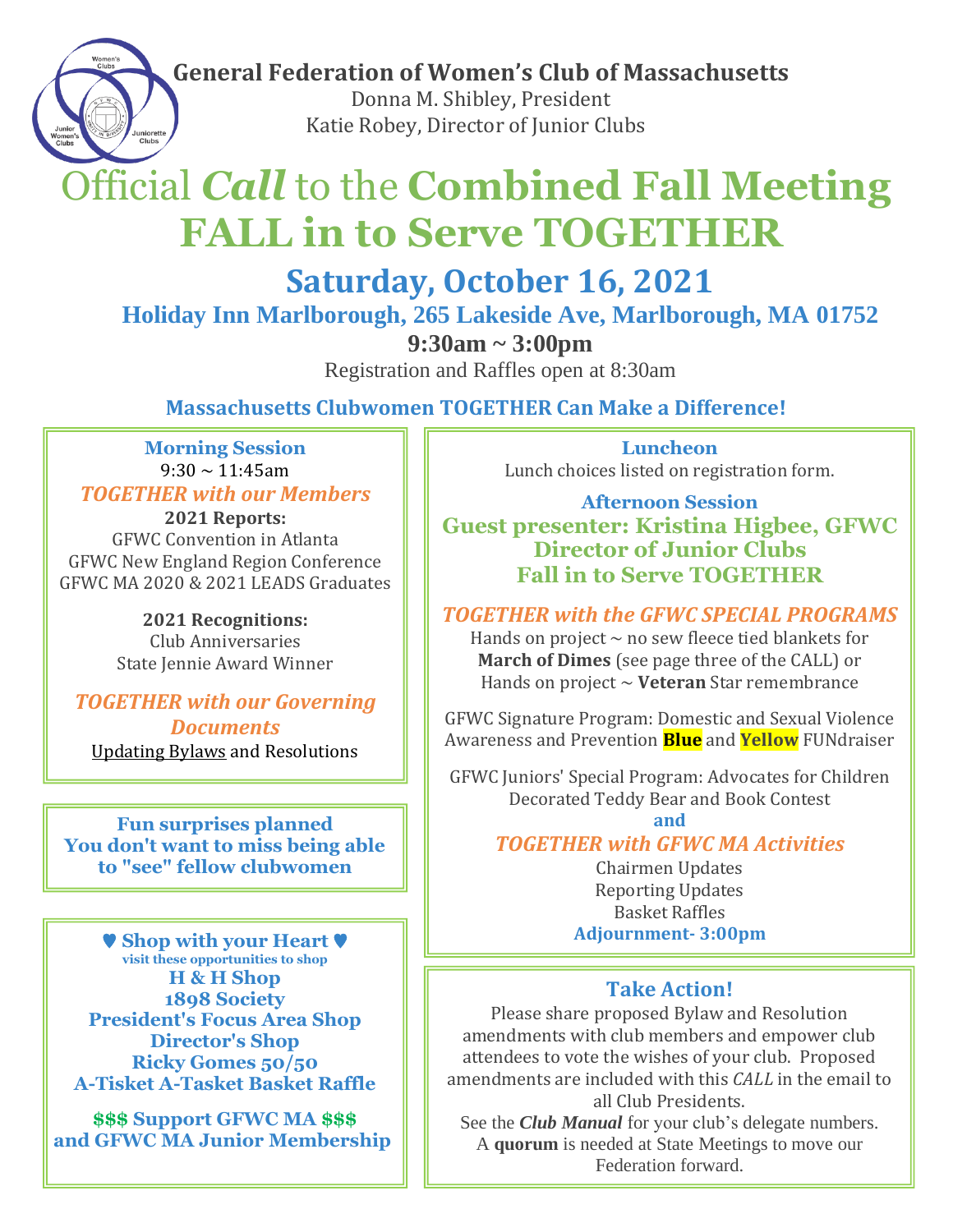#### **GFWC Guest: Kristine Higbee, Director of Junior Clubs**

A dedicated clubwoman for over 16 years, Kristina is currently serving as GFWC Director of Junior Clubs. She has served on the GFWC Board of Directors for the past six years. She is a past GFWC-WI State Director of Junior Clubs, receiving an



Outstanding Director of Junior Clubs award in 2016. She has served as Convention Chairman and Nominating Chairman for the Great Lakes Region. Joining the Oconomowoc Junior Woman's club in 2004, she has served in many offices including club president twice. She received the GFWC-WI Junior of the Year award in 2017. She is a 2009 LEADS graduate.

Kristina has been a scout leader for over 10 years, earning the council District Award of Merit in 2015 and Silver Beaver Award in 2019. She is the Committee Chair for Venturing Crew 196 and has served as a Wood badge staff member. She is a lifelong Girl Scout, earning her Silver Award in her youth. She is a member of First Congregational UCC, Oconomowoc where she has served on the board of directors for the preschool, as a Sunday school teacher and worked with the scouts of her church to earn their scout religious emblem awards. She earned the BSA God & Service award in 2016.

 $\overline{\phantom{a}}$  and  $\overline{\phantom{a}}$  are accomplished as a accomplished artist and photographer. **Overnight accommodations Friday night Holiday Inn Marlborough** 

# Moliday Inn

wonderful children with whom they enjoy many children with whom they enjoy many  $\sim$ A block of newly refreshed rooms is secured for Friday night. Call 508-481-3000 and mention GFWC \$119.00 (plus applicable taxes) per room rate. MA Combined Fall Meeting. Overnight guests must book by Friday, September 24, 2021 to secure the

Kristina

### **OCTOBER is Domestic Violence Awareness Month Breast Cancer Awareness Month National Pregnancy and Infant Loss Awareness Month Autism Awareness Month October 24-30 is GFWC Advocates for Children Week**

## **Our Clubwomen Serve Others! Blue and Yellow Raffle/Auction**

Participate in the Blue and Yellow FUNdraiser Raffle and Auction with proceeds to go towards providing Domestic Violence grant opportunities for clubs.

We hope every club donates at least one item. All entries will be recognized. Please support this raffle at our Combined Fall Meeting.

Donated items MUST be brought to HQ before October 7.



#### **Our Clubwomen Serve Others! Teddy Bear Contest Advocates for Children**

• New Children's Story Book (any age group)

• New Teddy Bear (washable, no larger than 15")

• Dress your Teddy Bear (washable fabric; easy

off/on) to match a character in the book

All teddy and book donations will be going to local police departments.

#### **Our Clubwomen Can Serve Others! Things you can bring / donate: Needed!**

Art Supplies to be distributed to Boys & Girls Clubs of MetroWest Suggestions include:

Crayola washable markers, crafting scissors, Rainbow loom jumbo bucket of supplies, origami paper, Perler beads in bulk, Mod Podge.

> **This is the A in our H-E-A-R-T State Meeting Collection**

#### **Clubs are encouraged to provide a raffle for the A-Tisket A-Tasket Basket Raffle Directions:**

- Fill a Basket/Container
- total worth should be at least \$50.00

#### **Things to know:**

- Baskets will be judged on creativity of design and theme
- Tickets are 5 for \$10.00 or 12 for \$20.00
- Prizes will be drawn/winners selected day of

**Thank YOU for supporting** ♥ **GFWC Massachusetts** ♥